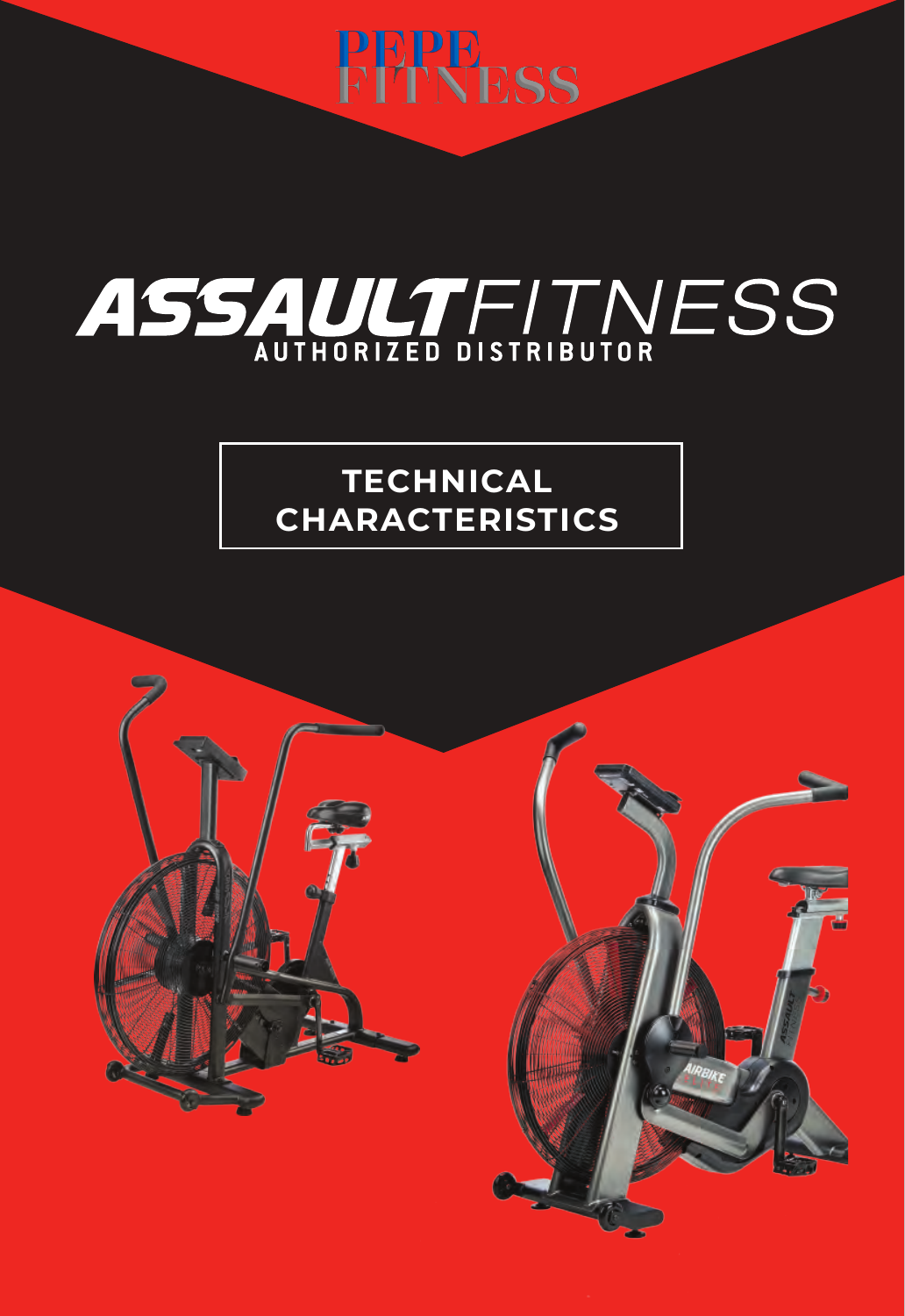### **AIRBIKECLASSIC**



Having forged the path to bringing the air bike into the Elite Fitness space, our original Assault AirBike Classic is best known for creating love-hate relationships with those that have been bold enough to give it a try. As with all Assault Fitness products, the AirBike Classic is forged from the highest quality, most durable materials. This old favorite will leave you burning for days.

> **W(in)** 23.34

**L(in)**

**H(in)** 50

**WT(lb)** 95.64

**WARRANTY:** 2 YEAR PARTS

**ALL(in)** 50.95L x 23.34W x 50H 50.95

**DIMENSIONS AND WEIGHT ASSEMBLED**



**TRAIN AT HOME ON THE ASSAULT AIRBIKE...**

and take your performance to the next level! Designed and tested in the USA with twenty sealed-bearings tucked and hidden neatly away under machined and formed steel.



#### **THIS CONSOLE DOES NO CONSOLING**

Programmed to push you to your max, the Airbike Classic console gives you seven on-board programs designed to match your mood. From a hard-hitting Tabata interval session to building your own workout based on calories, distance, time or heart rate. More choices mean more motivation.



#### **MEET YOUR MATCH**

Used by professional athletes and top gyms around the world, the Assault AirBike is built to increase resistance the harder you work. No two workouts are the same.

## AIRBIKE CLASSIC



**AUTHORIZED DISTRIBUTOR**